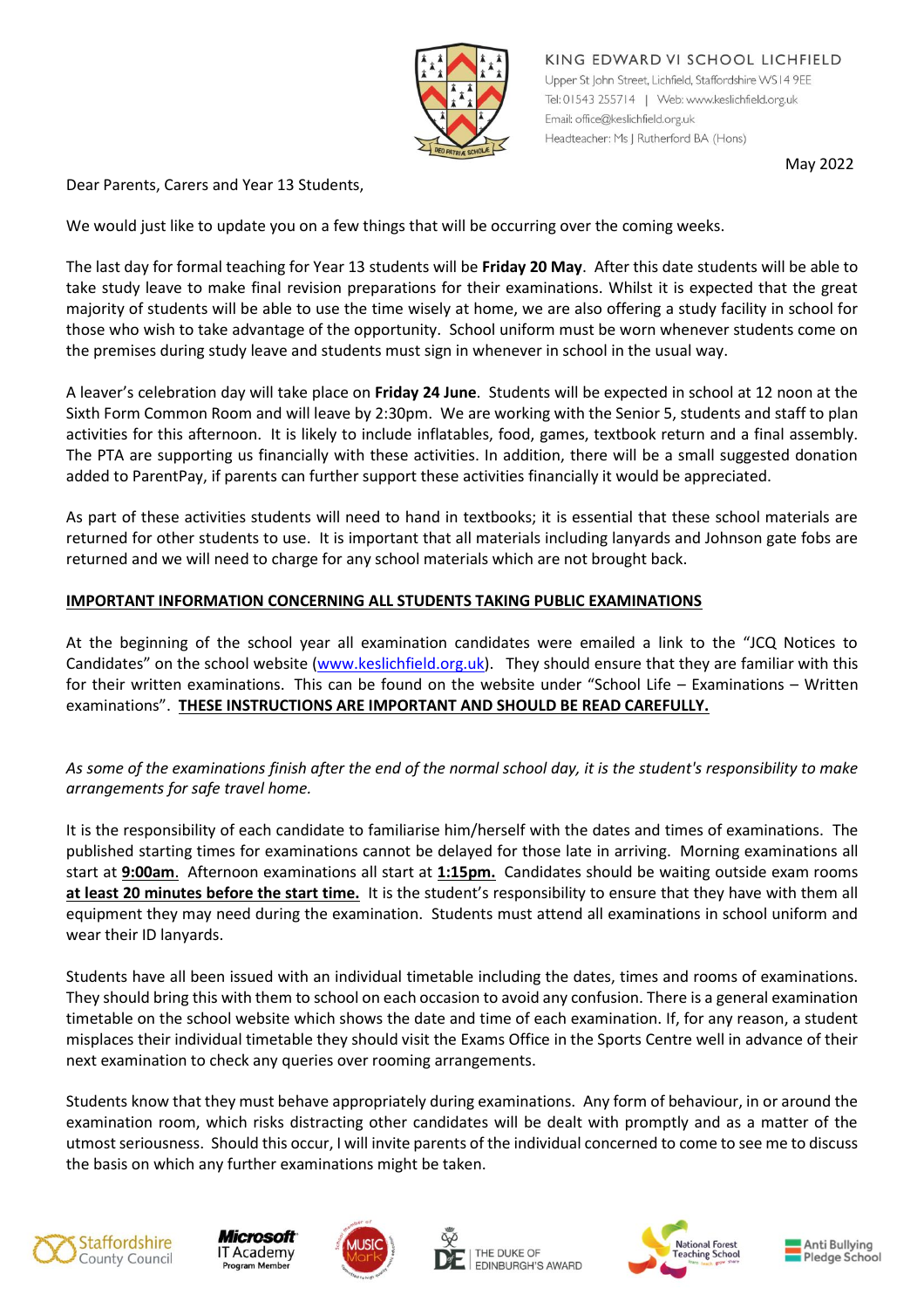I would like to remind you that exam contingency day is Wednesday 29 June. This day may be used in the event of a national emergency meaning that a day's exams have to be cancelled throughout the country. Candidates should therefore ensure they are available in the unlikely event that the boards take the decision to use this day.

## **Absence**

If a student misses an examination due to illness, a telephone call to the school should be made as soon as possible on the day of the examination concerned. Please speak to a receptionist, do not call the absence line as the receptionist will be able to relay a message to the examination team. Candidates and parents/carers will be required to complete a self-certification form as evidence of absence due to illness.

Students should follow UKHSA Guidance as of 1 April 2022 for people with symptoms of a respiratory infection including COVID-19. Children and young people who are unwell and have a high temperature should stay at home and avoid contact with other people, where they can. They can return to school, college or childcare, and resume normal activities when they no longer have a high temperature and they are well enough to attend. It is not recommended that children and young people are tested for COVID-19 unless directed to by a health professional. However, if a child or young person has a positive COVID-19 test result they should try to stay at home and avoid contact with other people for 3 days after the day they took the test (5 days for age 19+), if they can. A candidate who is staying at home and avoiding contact with others, in line with UKHSA guidance, at the time of the examination, is considered to be absent from the examination for an acceptable reason.

Children and young people who usually go to school, college or childcare and who live with someone who has a positive COVID-19 test result should continue to attend as normal.

- Any student who misses an examination for an unacceptable reason will be expected to pay the entry fee for that subject. A bill will be sent directly to parents.
- Should a student not present him/herself for an examination paper at the time required, a member of the Examinations team will telephone home to check the student's whereabouts.

## **Results Days**

A level results day is Thursday 18 August 2022. Results may be collected from 8am to 10am in the Sports Hall. Senior staff will be available in the Sports Centre to discuss post results issues on results day. Post results services such as a review of marking, clerical check or access to scripts can be requested via the Exams Office on results day or on our return to school in September. Further details of the associated fees and how to request these services will be issued with results slips and on the Exams Page of our website.

You can ask to receive your results in a different way in advance. These requests must be made by the student only, **not** parents / carers.

You can name someone else to collect your results for you (ID must be shown by collector). Students should make requests giving their permission for another named individual to collect their results in one of the following ways:

Email [examsinfo@@keslichfield.org.uk](mailto:examsinfo@@keslichfield.org.uk) from your school student email account by Tuesday 19 July. (If unforeseen circumstances mean you cannot attend in person as expected, you can email up to the day before results day)

 Bring a letter which has been written and signed by the student into Main Reception in the Sports Centre by Tuesday 19 July. It must be marked for the attention of Mrs J Welch, Exams Officer. (The person collecting the results can also bring the letter with them on the day if unforeseen circumstances mean you cannot attend in person as expected)

- Requests made from email accounts other than the student's own school account must include a scan or photo of a letter written and signed by the student stating their required alternative arrangements.
- Results can be requested by post by bringing in a stamped addressed envelope to Main Reception in the Sports Centre by Tuesday 19 July. It must be addressed to the student not the parent and clearly marked 'Year